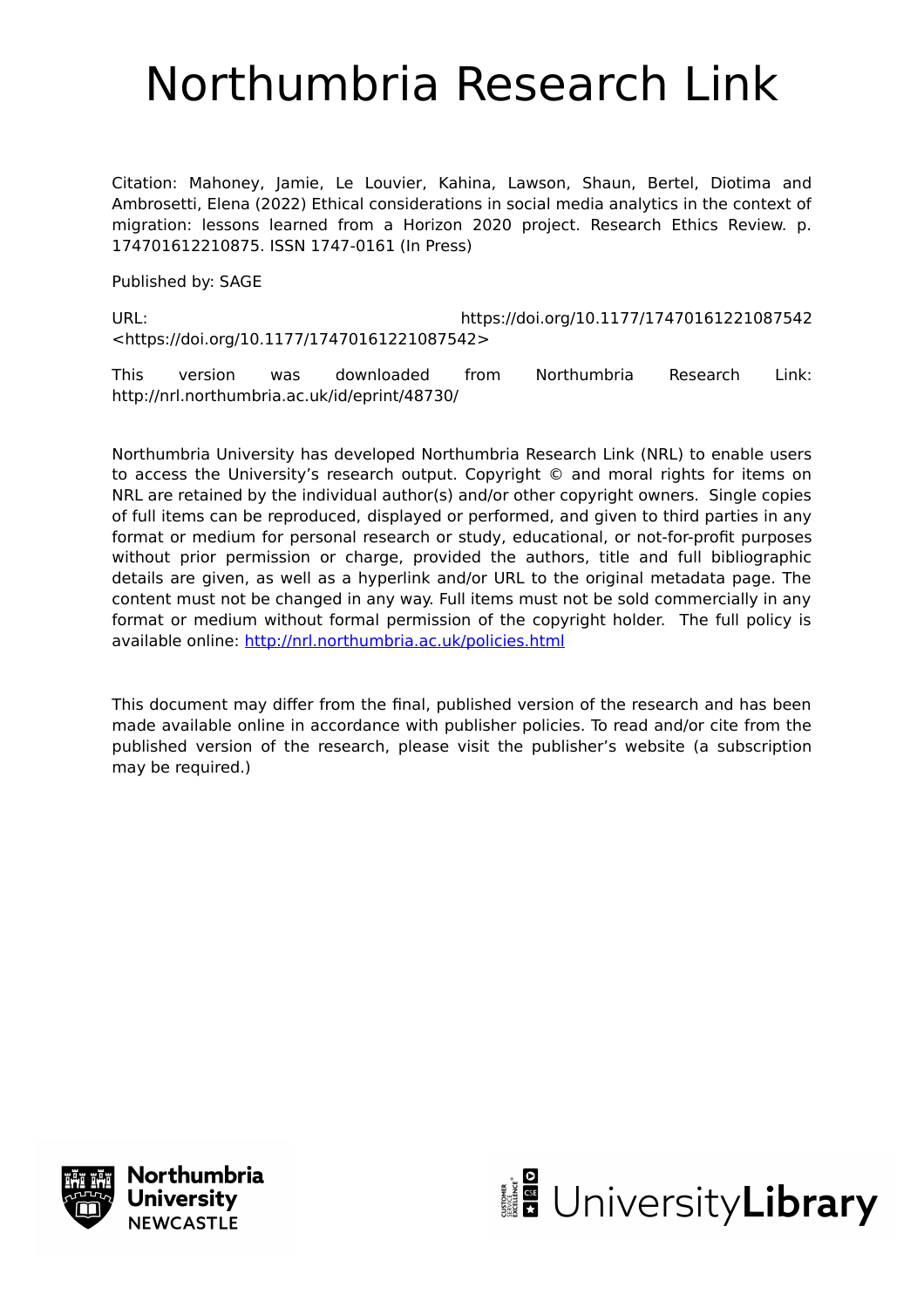

*Original Article*

**Ethical considerations in social media analytics in the context of migration: lessons learned from a Horizon 2020 project**

DOI: 10.1177/17470161221087542 Research Ethics 1–15 © The Author(s) 2022 Article reuse guidelines: [sagepub.com/journals-permissions](https://uk.sagepub.com/en-gb/journals-permissions) [journals.sagepub.com/home/rea](https://journals.sagepub.com/home/rea)



**Jamie Mahoney Kahina Le Louvier Shaun Lawson** Northumbria University, UK

**Diotima Bertel**

SYNYO, Austria

# **Elena Ambrosetti**

Sapienza University of Rome, Italy

## **Abstract**

The ubiquitous use of social platforms across the globe makes them attractive options for investigating social phenomena including migration. However, the use of social media data raises several crucial ethical issues around the areas of informed consent, anonymity and profiling of individuals, which are particularly sensitive when looking at a population such as migrants, which is often considered as 'vulnerable'. In this paper, we discuss how the opportunities and challenges related to social media research in the context of migration impact on the development of large-scale scientific projects. Building on the EU-funded research project PERCEPTIONS, we explore the concrete challenges experienced in

#### **Corresponding author:**

Jamie Mahoney, Department of Computer and Information Sciences, Northumbria University, Sutherland Building, Newcastle upon Tyne NE1 8ST, UK. Email: [jamie.mahoney@northumbria.ac.uk](mailto:jamie.mahoney@northumbria.ac.uk)

 $^{\circ}$ Creative Commons CC BY: This article is distributed under the terms of the Creative Commons Attribution 4.0 License (https://creativecommons.org/licenses/by/4.0/) which permits any use, reproduction and distribution of the work without further permission provided the original work is attributed as specified on the SAGE and Open Access pages (https://us.sagepub.com/en-us/nam/open-access-at-sage).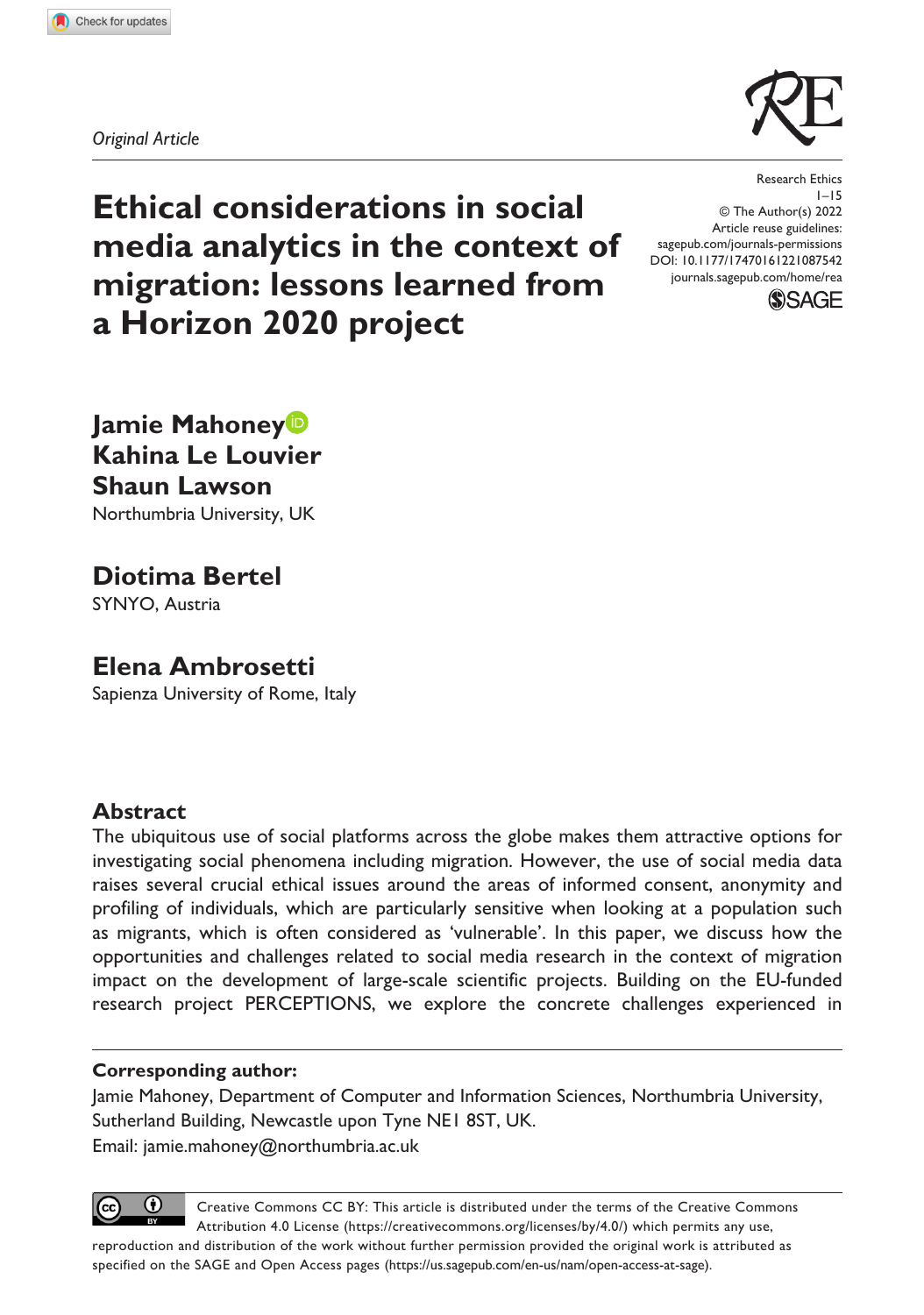such projects regarding profiling, informed consent, bias, data sharing and ethical approval procedures, as well as the strategies used to mitigate them. We draw from lessons learned in this project to discuss implications and recommendations to researchers, funders and university ethics review panels. This paper contributes to the growing discussion on the ethical challenges associated with big social data research projects on migration by highlighting concrete aspects stakeholders should be looking for and questioning when involved in such large-scale scientific projects where collaboration, data sharing and transformation and practicalities are of importance.

#### **Keywords**

Social media, ethics, migration

## **Introduction**

In 2019, the European Border and Coast Guard Agency (FRONTEX) published a call for tenders soliciting the provision of services for monitoring and forecasting irregular migratory movement at the borders of Europe via social media.<sup>1</sup> This 400,000€ contract invited the development of tools allowing the collection and analysis of the social media data published by a variety of migration-related actors, including migrants, smugglers, traffickers, but also civil society and diaspora communities in Europe. Following the launch of this call, the NGO Privacy International published an enquiry over the legality of such services, and whether appropriate checks and approvals had been sought.<sup>2</sup> Soon after this enquiry, the tender was cancelled, raising questions about the ethical implications of research in this arena. This event illustrates the complexity of the use of social media data in migration research, a highly political and sensitive area where the opportunities provided by these popular platforms often contradict the multiple ethical challenges they carry, and where the interests of different stakeholders can come into conflict.

If this specific call for tenders was cancelled, the complex ethical considerations that accompany big social media data analytics in the context of migration persist and need careful consideration (Townsend and Wallace, 2017). Yet, if ethical guidelines regarding social media analytics on the one hand (Association of Internet Researchers, 2019), and migration research on the other (European Commission, 2020), have emerged, these two aspects tend to be covered separately and are not jointly embedded within the conception and development of international research project.

To explore these ethical challenges and put forward possible mitigation strategies, we draw together the lessons learned from PERCEPTIONS,<sup>3</sup> a 3-year project funded as part of the EU Horizon 2020's 'improving border and external security' research and development strand. This project aims to investigate the impact of perceptions and narratives about Europe on migration behaviours and associated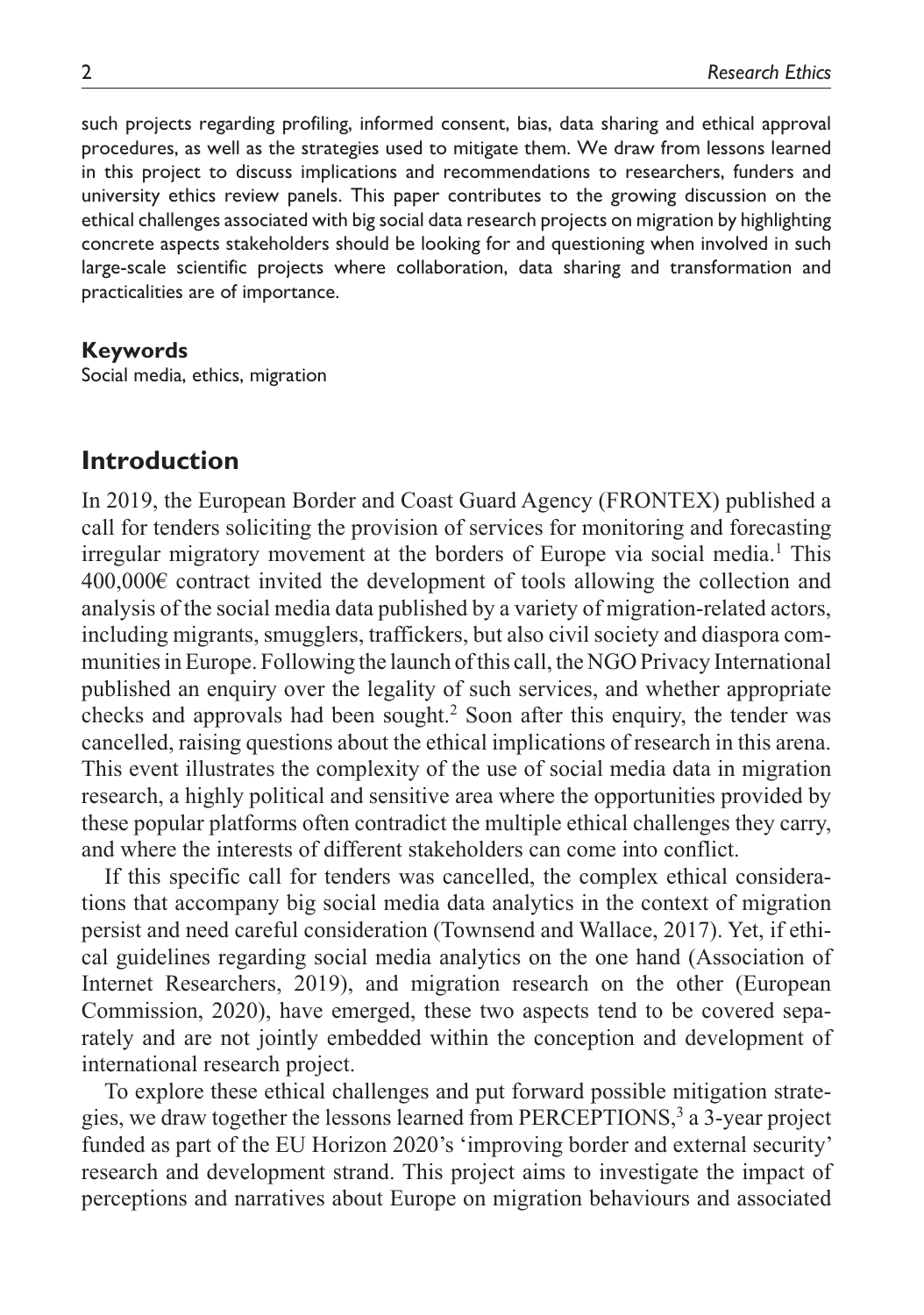risks to migrants, as well as host countries. In addition to surveys, interviews and focus groups with migrants and practitioners working with migrants, the project uses social media platforms as relevant sources of data to investigate narratives and how they spread. As the project developed, various tensions arose between its initial aims, the intended use of social media data, and the ethical requirements of EU projects funded under the Horizon 2020 programme. Each research partner being based in a different country, these ethical challenges were further complicated by the heterogeneity between the different national regulations and organisational ethical processes that each had to comply with. Navigating these multiple ethical requirements and designing adequate mitigation strategies was a particularly complex process that caused several delays.

This paper provides a reflective overview of these challenges with the aim of helping research stakeholders to identify and anticipate some of the legal and ethical implications of using social media analytics in migration research. First, we outline the main ethical concerns associated with big data and social media research in a migration context. Then, we discuss the ethical challenges that we encountered as part of PERCEPTIONS, and the mitigation strategies implemented. Finally, we draw implications and recommendations to different stakeholders, including researchers, funding bodies and university ethics review panels. By highlighting key points of vigilance when it comes to social media analytics and migration, this paper provides concrete recommendations for establishing processes that ensure that ethical issues are addressed and mitigated in a way that does not limit the development of research projects. It also contributes to drawing together considerations around social media and migration, two areas of ethical concerns that are particularly sensitive and increasingly overlapping (Sandberg and Rossi, 2022).

## **Ethics in migration and social media research**

As international migration is a multifaceted and constantly changing phenomenon, rich and up to date data is needed to be able to inform relevant policies and actions. However, international migration is particularly difficult to document, leading to various knowledge gaps and datasets that are inconsistent across countries (Migration Data Portal, 2020). To address those gaps, researchers and agencies have increasingly resorted to the use of big data drawn from mobile phones and Internet sources (Sîrbu et al., 2021). In addition to these sources, social media platforms have increasingly been considered as attractive options for studying migration, as they provide access to large amounts of real-time, structured data, and can be used to investigate various aspects of migration. Such aspects include measuring, monitoring and forecasting migration movements (Martín et al., 2020), analysing public attitudes towards immigrants and immigration (Siapera et al., 2018) and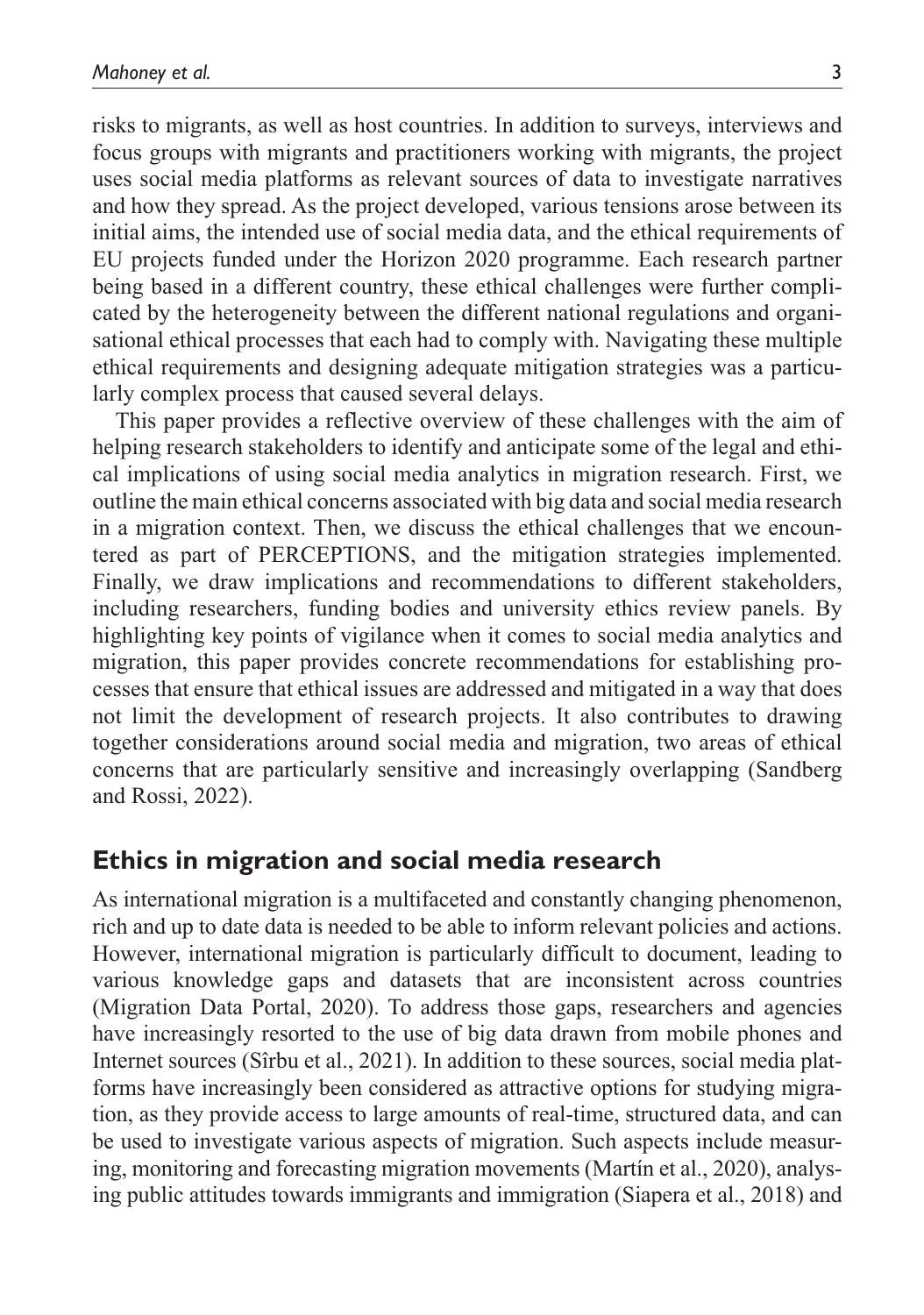estimating levels of integration (Dubois et al., 2018). Thus, social media platforms are particularly valuable data sources to investigate the social determinants and the social impact of migration in both sending and receiving countries. However, the use of social media data raises a number of crucial ethical issues around the areas of informed consent, anonymity and profiling of individuals (Townsend and Wallace, 2017), which are particularly sensitive when looking at a population such as migrants, which is often considered as 'vulnerable'.

Individuals who immigrate to a new country but do not hold the nationality from that country are particularly at risk of social exclusion, as access to basic aspects of life such as work, housing, social welfare, education or bank accounts can be restricted or even prevented (Yuval-Davis et al., 2018). The public disclosure of one's immigration status can also lead to stigmatisation and hate speech (ENAR, 2018). Furthermore, individuals who have entered or remained in a country in an irregular way can be at risk of detention and deportation (Tazzioli, 2020). Thus, the definition of vulnerable persons as 'those who lack the ability to make personal life choices, to make personal decisions, to maintain independence, and to self-determine' (Moore and Miller, 1999: 1034) applies to individuals with various migration experiences. This includes subjects of human trafficking, individuals living in a country undocumented or with a short-term visa, and others whose movement across borders puts them at risk of persecution or precariousness (van Liempt and Bilger, 2012).

Categorising such groups as 'vulnerable' has immediate repercussions, as research with such populations needs to go beyond 'procedural ethics', that is, the formal rules that guide research design and certain aspects of fieldwork (Tomkinson, 2015). Informed consent is a core principle of this type of ethical process and has been the subject of various strategies and recommendations that highlight the importance of ensuring that vulnerable participants understand the implications of being involved in a research project (European Commission, 2020). If such principles and associated guidance are frequently discussed in relation to qualitative and traditional research methods (European Commission, 2020), these are not readily applicable to social media analytics and the specific ethical challenges they raise (Sandberg et al., 2022). Indeed, when analysing big data from social media platforms, it is not always possible or feasible to seek the data subjects' explicit consent to the use of their data, meaning that individuals may not be aware of who uses their data and how it is used (Fiesler and Proferes, 2018).

When social media data related to migration is processed, the lack of informed consent can exacerbate the severity of potential risks, such as data breach, data de-anonymisation and profiling, as the disclosure of an individual's name, location, network of family and friends, as well as other sensitive information including immigration status, can result in stigmatisation and hate crime. For instance, a picture posted on social media may be used by anti-migration groups to feed racist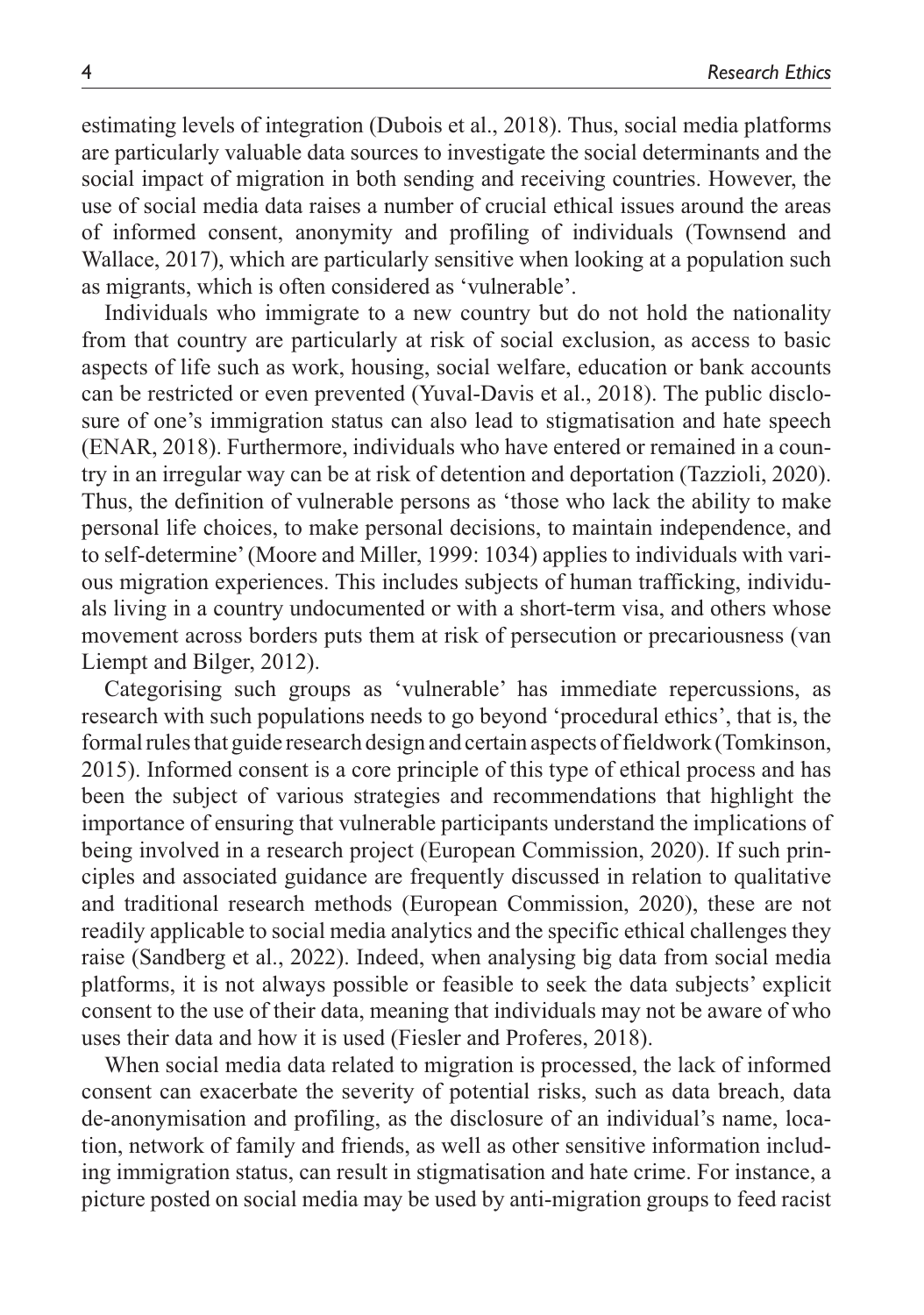campaigns (Dearden, 2015), and the profiling of migrant social media accounts to predict migration flows and close migration routes can lead people to go through even more dangerous border crossings (Dimitriadi, 2021). Thus, such use of social media data increases the power imbalance between the researchers and institutions that process data for their specific purposes, and those vulnerable individuals whose personal data is extracted (Bloemraad and Menjívar, 2022). Addressing these risks means balancing the rights of individuals with the benefits of the collective. This means that it is the responsibility of funders and researchers to take all the precautions necessary to identify and minimise any risk of harm. Yet, despite recent policies and guidelines around social media use (UK Research and Innovation, 2021), clear institutional processes and actionable recommendations to address these issues are still lacking (Taylor and Pagliari, 2018), especially in the context of migration research and of externally funded projects that involve multiple stakeholders, as we experienced as part of the PERCEPTIONS project. In this paper, we reflect on these issues to highlight concrete recommendations for the development of ethical research programmes.

## **Ethical challenges encountered in PERCEPTIONS**

In PERCEPTIONS, social media analytics are used to identify public narratives about Europe and migration to Europe on a global scale, and to analyse their content and distribution patterns. Social media data is retrieved from Twitter, a platform that offers broad opportunities to investigate public narratives, including those reflecting and influencing the migration imaginaries of various social groups. Tweets are retrieved based on a set of approximately 60 migration-related keywords, translated into a total of six languages, leading to approximately 450,000 tweets and retweets collected each day for a period of 3months. Twitter data is used to perform three types of analyses: topic modelling, social network analysis and bot analysis. Topic modelling allows us to gain an understanding of the topics of conversation in a large, multilingual dataset. By analysing the network structure of the collected tweets, using community detection algorithms, we characterise the general flow of information, identify the key groups of actors, and analyse the topics discussed in the various groups and countries identified. Finally, implementing algorithms for bot detection and text analysis tools allows us to analyse the type of narratives vehiculated by bots.

The use of social media was a requirement set in the European Commission's call for projects, which reflects a recent trend for Horizon 2020 project to promote this approach. Yet, obtaining ethical approval from the European Commission was a challenge, as a variety of ethical concerns emerged in relation to profiling, informed consent, data sharing processes and ethical approval and data management procedures. Progressing these ethical considerations was an opportunity to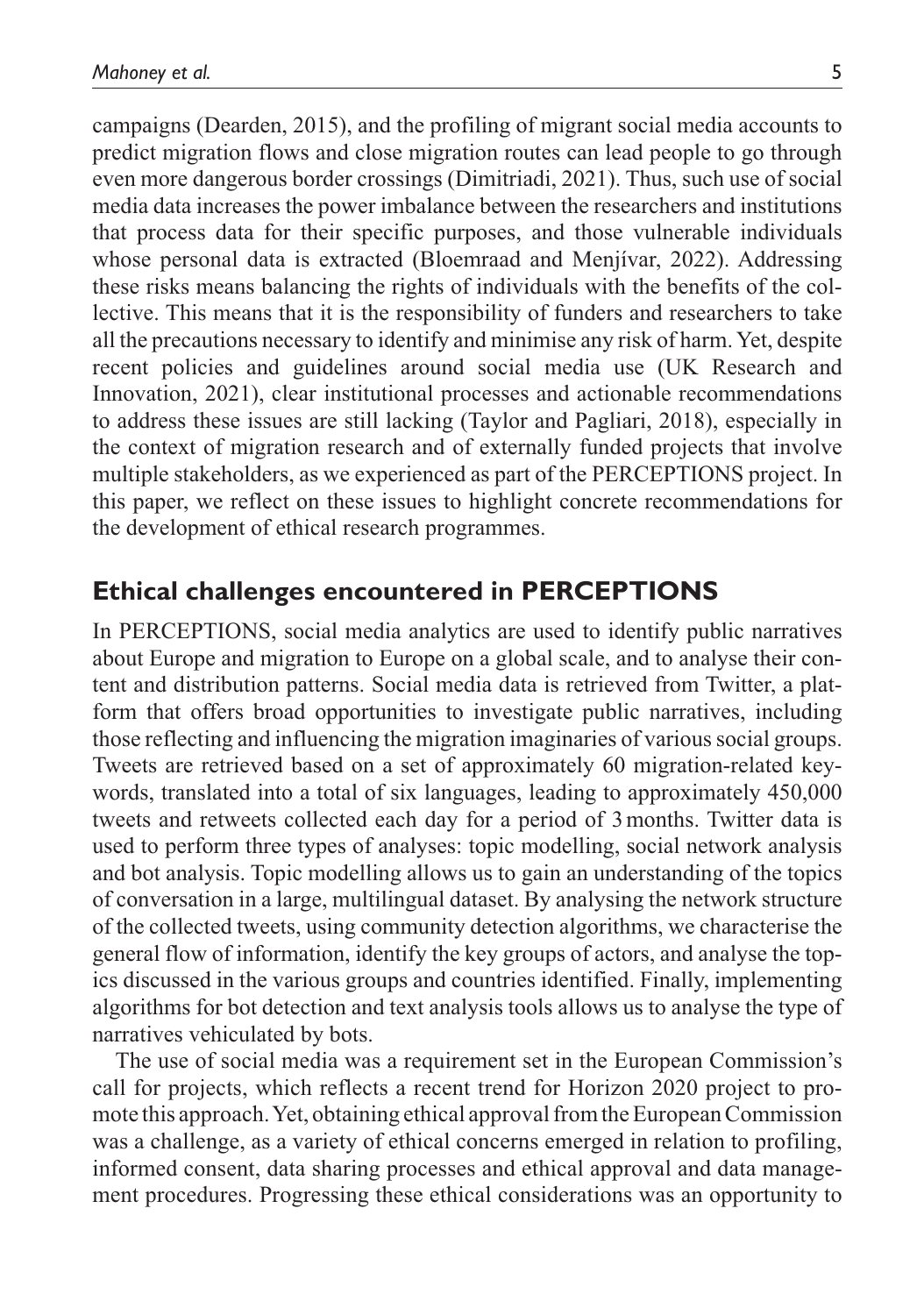draw lessons that we discuss in this paper in order to provide stakeholders in similar research programmes with key points of vigilance and actionable recommendations.

## *Profiling*

Based on the wording of the European Commission's funding call, aspects of PERCEPTIONS initially involved investigating how migrants perceive Europe, and analyses of social media data was considered to be one potential way of achieving this. Such an approach would require profiling, a technique that consists in using automated means to categorise individuals according to their personal characteristics (EU GDPR, Article 4(2)).

Given the sensitive context of the project and the project funding call, the profiling of individuals as 'migrants', and particularly the impact that this could have, was a major concern. While it was not the intention to directly affect participants as a result of any potential profiling of their social media activity, members of the PERCEPTIONS consortium and the European Commission's expert review panel were acutely aware of the potential misuse and risk of harm of any reported research findings. The profiling of individuals as 'migrants' could potentially expose them to harm, including hate speech, detention, removal and for people fleeing persecution, potential pressures from homeland authorities on family members who remained there (Bloemraad and Menjívar, 2022). Moreover, PERCEPTIONS is funded under Horizon 2020's security strand, and the consortium includes security agencies. Yet, the profiling of migrants on social media used by European law enforcement agencies to detect and prevent migration arrivals could have resulted in adverse effects, pushing individuals into new and more dangerous migration routes (Dimitriadi, 2021). These unwanted consequences would have contradicted the principle of non-maleficence that the PERCEPTIONS project adheres to.

Thus, although some form of profiling of individual social media accounts may have facilitated a better understanding of the data, potentially leading to more insightful results and to a more direct response to the initial funding call, it was decided to avoid attempting to identify migrants entirely, and that any other form of profiling and reporting of results would be done at an aggregated level. For example, rather than understanding and reporting on the behaviour of specific accounts, this would be done by focussing on the behaviours of groups of accounts. Analyses within the project would naturally lead to groups of users being identified, and the tendency would be to try to understand who each of these users are, through profiling their names, locations, and other biographical information. However, it was decided, within the PERCEPTIONS project, to set an initial threshold of 10,000 account followers, with only accounts above the threshold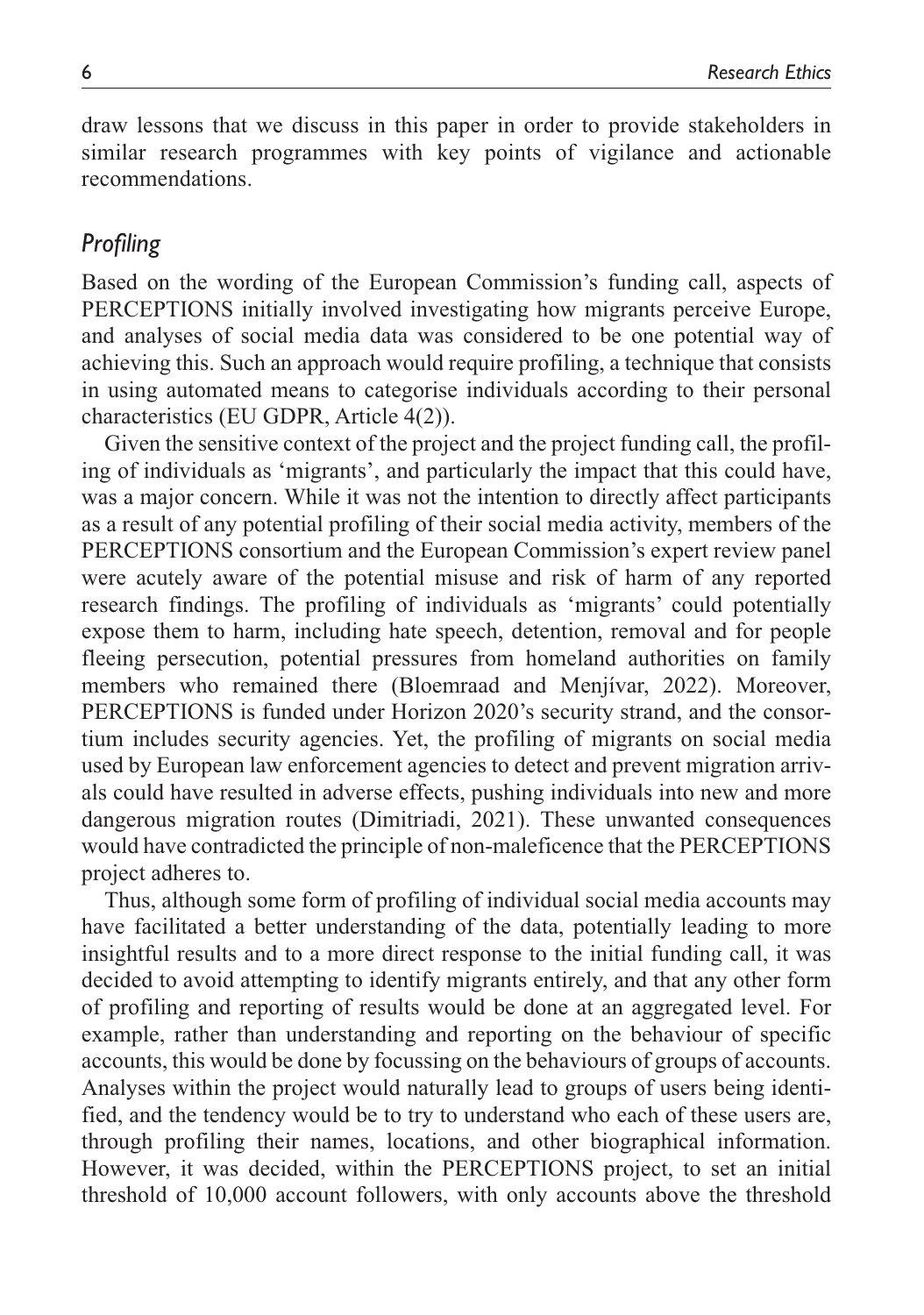accessed and processed as necessary. In doing so, we sought to strike a balance between protecting the rights and anonymity of individuals, while still understanding the role of major, higher-profile Twitter accounts in the dissemination of narratives related to migration and migrants; in many cases, accounts with high follower counts are likely to belong to organisations, or 'celebrities'.

## *Informed consent*

As the aim of the project is to identify public narratives about Europe and migration on a global scale, large amounts of tweets are collected using automated means. This means data is collected without directly interacting with these Twitter users, making gaining the informed consent of each of them problematic. Under EU GDPR (Article 14 Paragraph 5b), obtaining informed consent from data subjects is not required in a context such as social media analytics, where:

'The provision of such information proves impossible or would involve a disproportionate effort, in particular for processing for archiving purposes in the public interest, scientific or historical research purposes or statistical purposes'.

However, it remains a point of discussion as to the extent that social media users are even aware that some of their data is made available to researchers. Studies have shown that once individuals are made aware that their social media activity may be included in research studies, they often state that such actions should not be allowed, at least without informing the individuals or requesting permission to include their data in the study (Fiesler and Proferes, 2018).

Thus, when working with social media data sources, it has to be assessed whether those persons actually intended to make their information public (e.g. in the light of the privacy settings or limited audience to which the data were made available). A key argument is the set of terms and conditions to which each user of a social media platform has to agree. Within these terms, there are often clauses addressing how the data may be accessed by third parties (including researchers). However, accessibility of the data is not enough; the data must have been made public to the extent that the data subjects do not have any reasonable expectation of privacy. In particular, when researching populations that are already marginalised, such as migrants, within a politically sensitive topic, conducting research without asking for consent could lead to an increased vulnerability of these populations.

In light of these points, several decisions were made in the PERCEPTIONS project regarding the collection, storage and analysis of social media data. First, it was decided that only explicitly public social media data would be collected and analysed. This, along with the availability and access restrictions of the public Application Programming Interface (API), resulted in the decisions to focus on Twitter as a social media data source, although this came with limitations with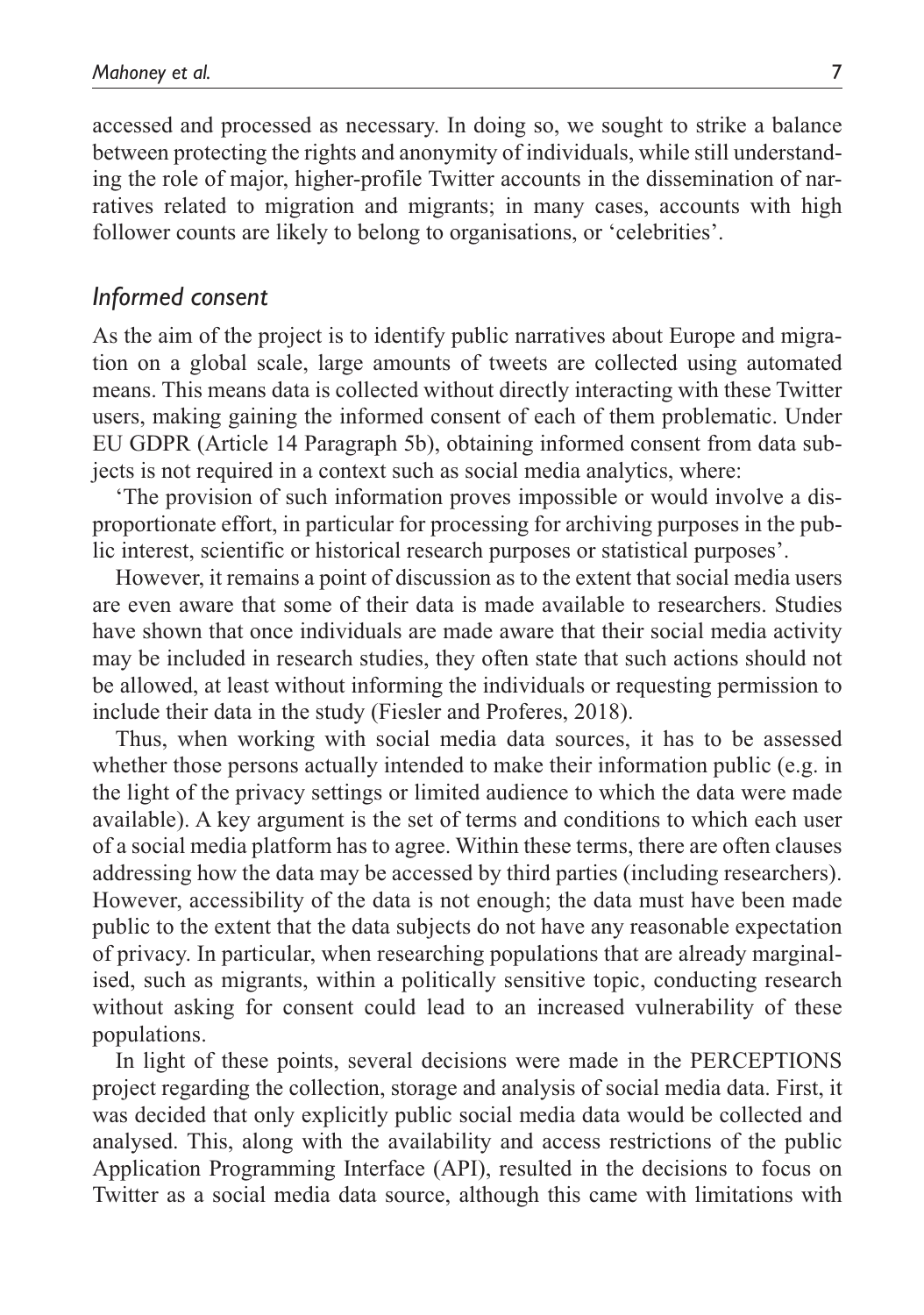regards to the demographics of the users whose tweets are retrieved (Blank, 2017). While this decision did not remove the consideration of informed consent entirely, it did further satisfy ethical guidelines from organisations such as British Psychological Society who state that observations (i.e. the collection of data) should be limited to public areas of platforms, where individuals have no perception or expectation of privacy (British Psychological Society, 2021).

To further minimise any potential risks to individuals, decisions were made to store collected data only for as long as was necessary, with suitable anonymisation or pseudonymisation techniques performed at the earliest opportunity. This aims to minimise the amount of time in which individuals would remain identifiable. Each of these steps help to minimise the risks that individual social media accounts may be exposed to, in a situation where gaining the informed consent of the account holders is not possible.

## *Data sharing and exchange between partners*

The PERCEPTIONS consortium is made up of partners based in multiple countries; some of these partners are based within the EU, while others are based outside of the EU. Further, the consortium consists of academics, practitioners, as well as law enforcement agencies. Having such a multi-disciplinary and multinational team allows us to bring together different perspectives, in terms of expertise, cultural and linguistic background, which helps mitigating some of the biases of the research, especially when it comes to the choice of keywords used to retrieve data and to the design of the analyses. However, it also introduces complexities regarding data storage and sharing between partners, both in terms of legal requirements (GDPR), as well as maintaining the anonymity and rights of participants, that may be compromised if law enforcement agency partners were able to access all of the raw data collected during the project.

To address these concerns, the PERCEPTIONS project introduced various measures. First, from a GDPR standpoint, the adequacy of the national legislations regarding data protection had to be determined. This step was an important one, as it determined what data could be transferred between which countries (and in which direction). As a result of this, it was decided that only EU project partners, and partners within the UK, which the European Commission recognised as providing an adequate level of data protection equivalent to EU GDPR, would be responsible for the social media data processing. This process also led to further discussions around encryption and storage methods.

Second, it was decided to restrict access to raw data, and the accompanying results, to only those directly involved in the analysis of the social media data. In doing so, partners such as law enforcement agencies had no access to the data being collected, nor the interim results of the analyses. First, this further protects the anonymity of any individuals included in the data collection and prevents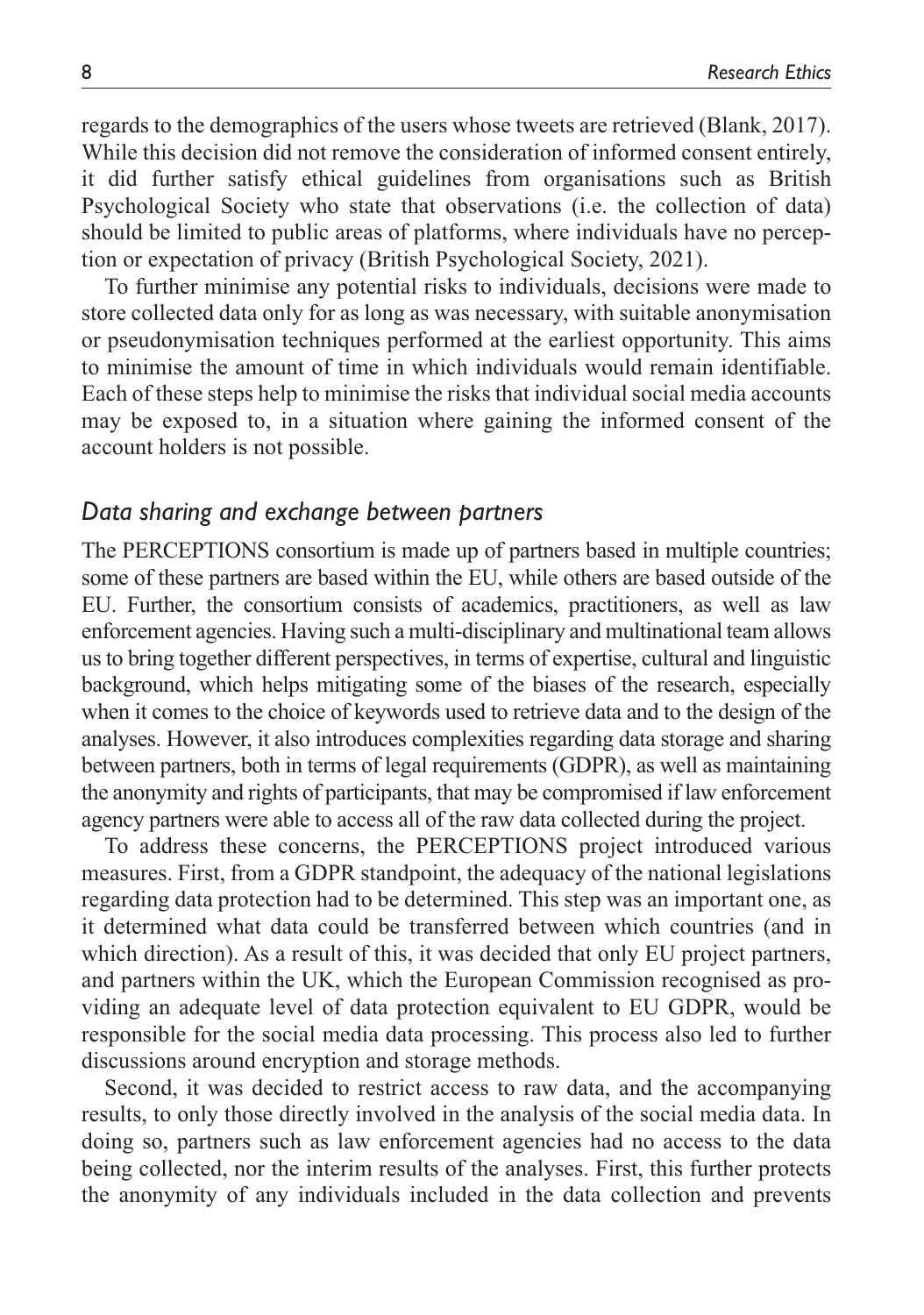situations where, for example, it may have been possible to infer the migration status of individuals based on their social media data. Second, this also protects some project partners from being obliged to take action based on the data that they would have otherwise had access to.

As part of these processes, and to document the agreements made between partners regarding data collection, sharing and analysis within the social media research elements of the project, a joint controller document was created, and signed by the relevant partners within the project. This also outlines the responsibilities and liabilities of each partner in the event of a data breach or similar situation. This was done in conjunction with other ethical and data management processes, which are discussed in more detail in the following section.

#### *Ethics and data management processes*

Projects involving multiple partners, such as PERCEPTIONS, will likely include multiple ethical approval processes, with each organisation having their own requirements. Some partners, such as universities, may have their own departmental and organisation-wide ethical review boards, with other organisations having no equivalent process. This mismatch between partners can lead to complications, depending on the requirements placed on the project partners by the funding body. The PERCEPTIONS project experienced this, with the university-based partners (for the most part) having existing ethical approval processes that were utilised. Other partners did not need to gain ethical approval from their own institutions, as the data and processes being conducted as part of the PERCEPTIONS project did not meet the threshold for requiring ethical approval. In cases where there were also no competent national ethics committees, these partners had no possibility to gain ethical approval. Further to this, some partners had to seek feedback and approval from multiple stakeholders within their own institutions, including ethics boards, data protection officers and legal departments.

As the PERCEPTIONS project required confirmation of ethical approval from each project partner, it was necessary to implement a system whereby individual partners could agree – formally – to abide by the ethical principles and constraints included in various project documentation, if they had no such ethical approval processes within their organisation. This 'Declaration of Ethical Compliance' was then approved and signed by an appropriate individual in each organisation, in lieu of a more 'traditional' ethical approval.

To maintain oversight of ethical and data management processes within the project consortium, an ethics board and data management task force were created. These consisted of various members of the project consortium, with additional external experts also forming part of the ethics board. These had oversight across various ethical processes and documentation for use within the project.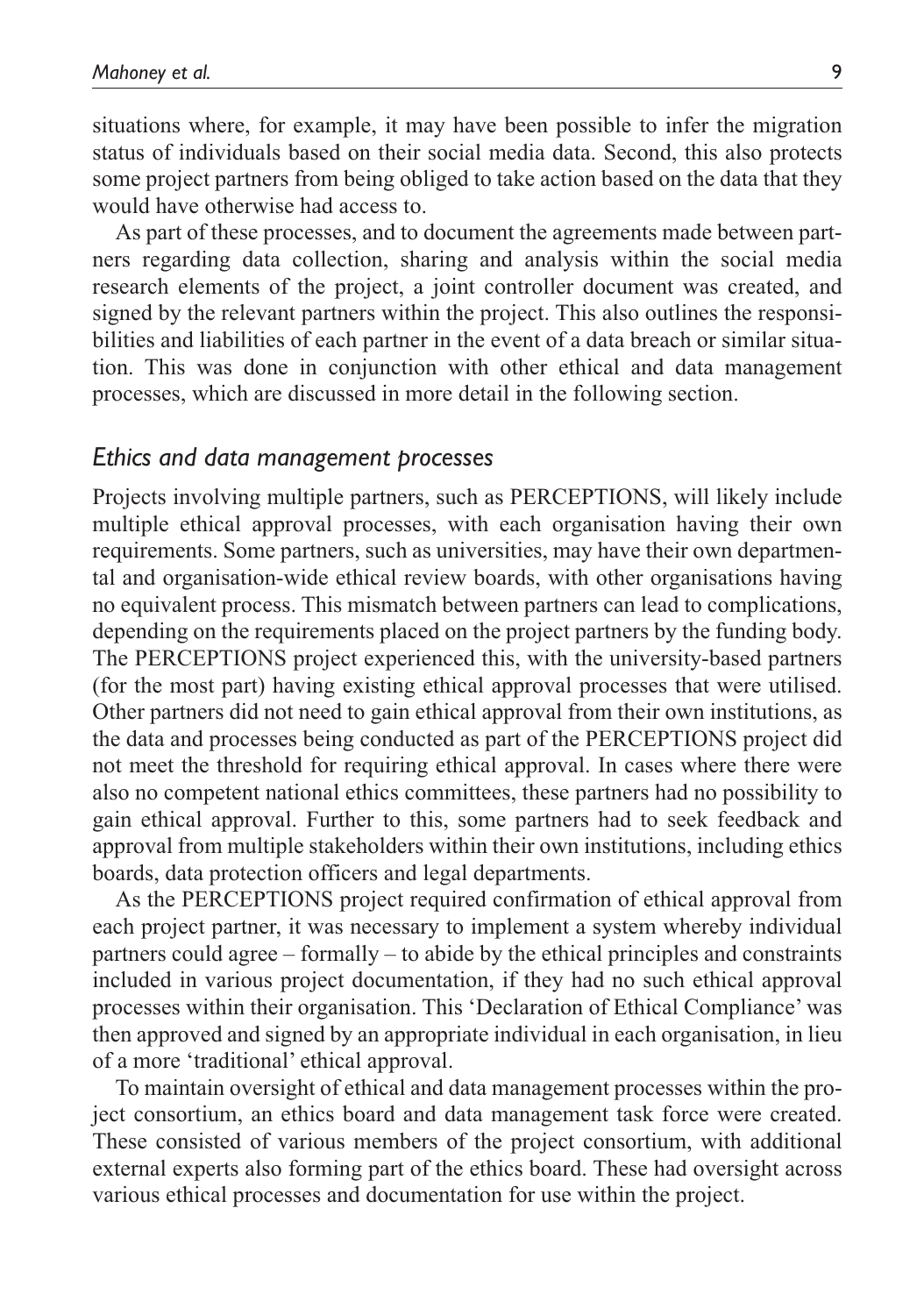One such document overseen by the ethics board and data management task force was the Data Protection Impact Assessment (DPIA) conducted as part of the social media research within the PERCEPTIONS project. This was a necessary step, as determined by GDPR, as the collection of social media data was likely to include personal data, and its storage and processing could pose risks to the individual account holders.

The potential disruption for each of the points detailed above could have been minimised if the project consortium had a clearer understanding of the exact requirements and processes of both the funding body, and each partner's institutional processes. This could have, for example, led to the creation of the 'Declaration of Ethical Compliance' at the very beginning of the project, which could have been approved and signed by appropriate signatories at each partner institution. This shows the need for further structural guidance and processes that ensure ethical challenges are anticipated and addressed in the early stages of research programmes.

## **Considerations from multiple perspectives**

In the previous section, we outlined various ethical challenges that were encountered during the PERCEPTIONS project. In this section, we synthesise this discussion, highlighting the main points of consideration from the perspective of various interested parties: researchers, funding bodies and ethics review boards.

## *Researchers*

The previous section has highlighted numerous ethical challenges that were encountered during the PERCEPTIONS project. While many of these processes may not be avoidable, being aware of them, and planning for them from the beginning of the project could lead to a swifter and streamlined process.

First, researchers involved in the project should consider the standing of each partner's country regarding their data protection regulations, particularly their 'adequacy' in relation to EU GDPR. An understanding of what data can be collected and exchanged between which countries will help in planning the data collection and analyses aspects of the project and make undertaking processes such as the DPIA much easier.

Second, in situations where personal information may be collected, such as collecting social media content, researchers should consider elements such as informed consent, and whether it is necessary or indeed possible to collect this consent. While content that is clearly public may not require this consent, aspects of some social media platforms, or the introduction of new features or new platforms may make the identification of 'public' and 'private' spaces more complex.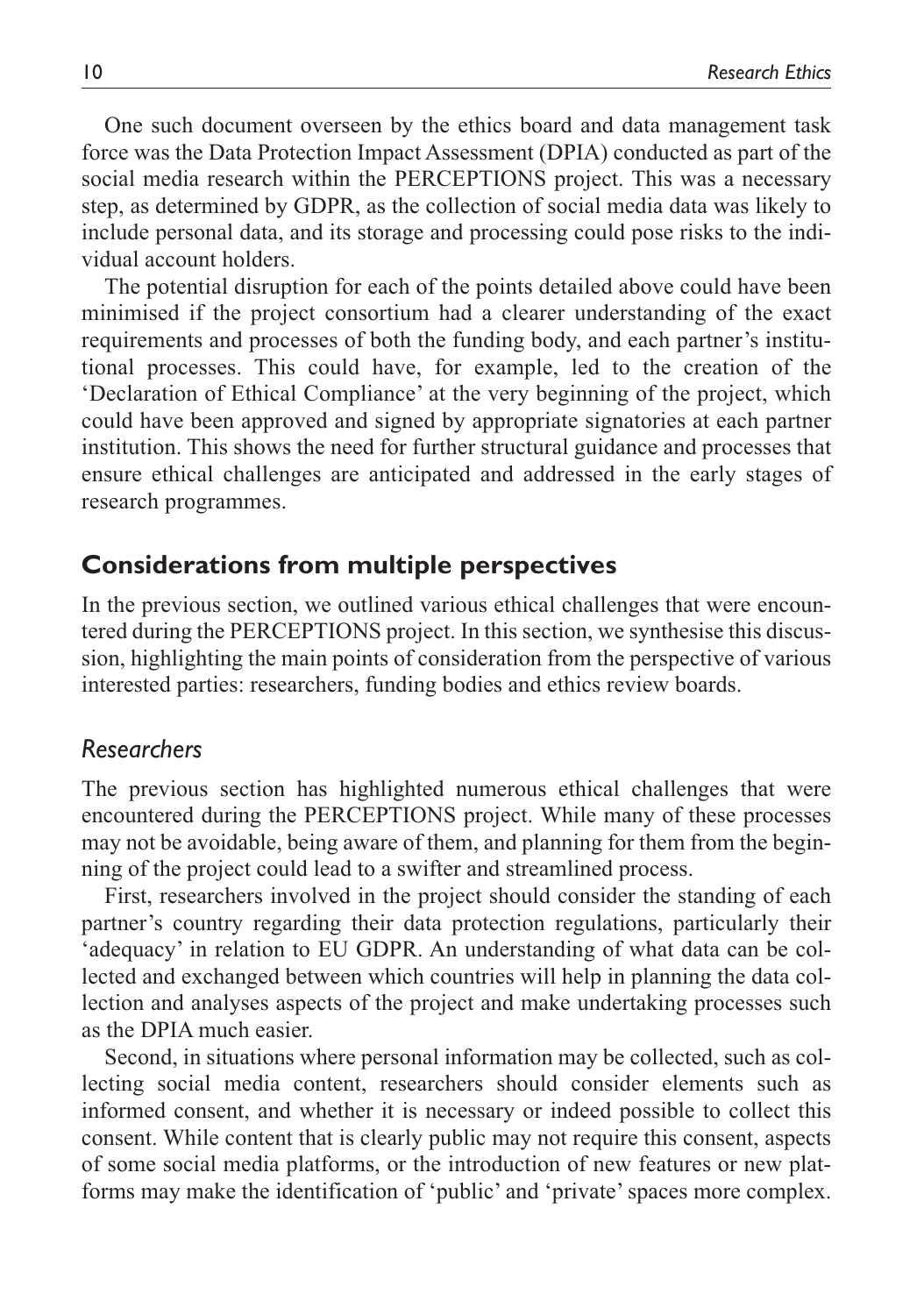This must be considered as early as possible in a project, as selecting the social media platform that provides the highest levels of data protection should always prevail, but may have consequences for the type of data collected and the research questions that can be addressed.

Third, where personal information may be collected, planning for data minimisation and anonymisation (where possible) from the outset will also be beneficial. Undertaking processes like the DPIA will often require such techniques to be implemented, to reduce the level of risk associated with data collection, exchange and processing. Further, following a 'privacy-by-design' and 'data-protection-bydesign' approach from the project outset will not only benefit researchers by making processes such as the DPIA easier to navigate, but will also benefit project participants by providing additional safeguards to protect their privacy. Project partners may also, where necessary, consider asking their organisations' legal department (or equivalent) to check the various Terms & Conditions statements from the relevant social media platforms. Designing studies that include time and resources to go through these processes from the outset will make things easier, along with the inclusion of individuals with relevant experience and expertise in such matters.

Finally, researchers should be mindful of the different ethical approval processes at each partner institution. As detailed in the previous section, funding bodies and other partner institutions can sometimes assume that each partner gaining ethical clearance from their own institution will be straightforward, when this can be a much more complex and time-consuming process. Such considerations should be made when designing project timelines, particularly as data collection and analysis will depend on gaining this ethical clearance. If planned for too early in the project timeline, such activities are likely to experience delays.

### *Funding bodies*

We have previously outlined some of the processes that were undertaken within the PERCEPTIONS project in terms of gaining ethical clearance from partner institutions, meeting the requirements of the funding body, and planning data collection and analysis processes that satisfied both the funding body and legal requirements such as EU GDPR.

To aid the timely progress of these projects, funding bodies should ensure that they make their requirements clear from the beginning of the project, allowing the project partners to meet these requirements in a timely manner. As some partners will have lengthy internal processes to achieve, for example, ethical clearance, or for data management plans to be approved by their organisation, introducing new requirements or delaying feedback until a particular pre-determined date can introduce unnecessary delays into the project timeline. Funding bodies should also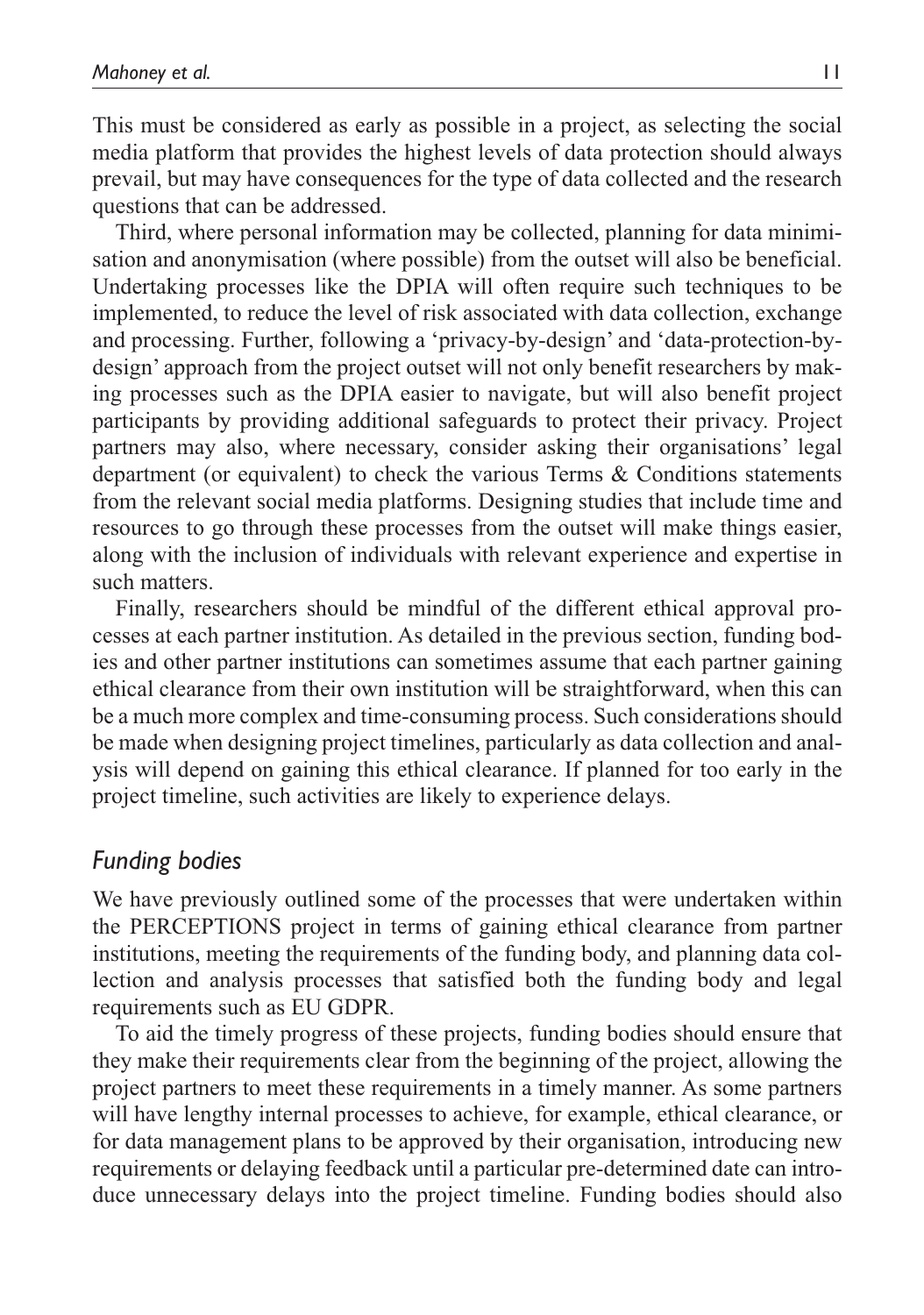seek to develop a greater understanding of the differences between the various project partners, particularly in terms of their ethical approval processes and presence (or absence) of various legal representatives within the organisation. In doing so, this will allow funding bodies to aid the project researchers in successfully meeting the various requirements, and in a timely manner.

Further, funding bodies should ensure that the focus of research in each research topic does not contradict the ethics requirements and processes of their programme (such as Horizon 2020). Potential mismatches between these two can introduce unnecessary friction into the ethical review processes, as researchers attempt to balance meeting the research requirements of the topic and the ethical requirements and constraints of the funding programme. Related to this, the ethical and legal oversight processes from funding bodies should also be developed as the research areas they oversee develop. In areas of research that evolve quickly, such as social media research, those responsible for ensuring ethical and legal compliance should seek to keep their understanding of the key elements and principles of the research area up to date.

## *University ethics review panels*

Based on experiences within the PERCEPTIONS project, not all university ethics review processes recognise social media-based research as requiring ethical approval and oversight, due to the lack of direct interaction with potentially at-risk individuals. Given the potential implications of such research, especially if research findings are misused, such ethical approval processes should be further developed. Those responsible for such processes should consider moving their focus of research protection from 'human subjects research', whereby the review is driven by issues of informed consent, to 'human harming research', whereby a risk analysis is conducted, highlighting any potential harms stemming from the research, even when there are no direct interactions with potentially vulnerable participants (Carpenter and Dittirch, 2011). Through this change in focus, 'researchers who might otherwise (even if incorrectly) feel no human is directly involved in the research study would be compelled to address the ethical implications of any harm to broader populations outside the immediate research project' (Zimmer, 2018: 6).

# **Conclusion**

Big data provide a comprehensive, relatively cost-effective and timely complementary sources of data for the analysis of migration-related phenomena. These new sources of data, including social media platforms, can enrich migration research and knowledge with novel insights, helping to improve humanitarian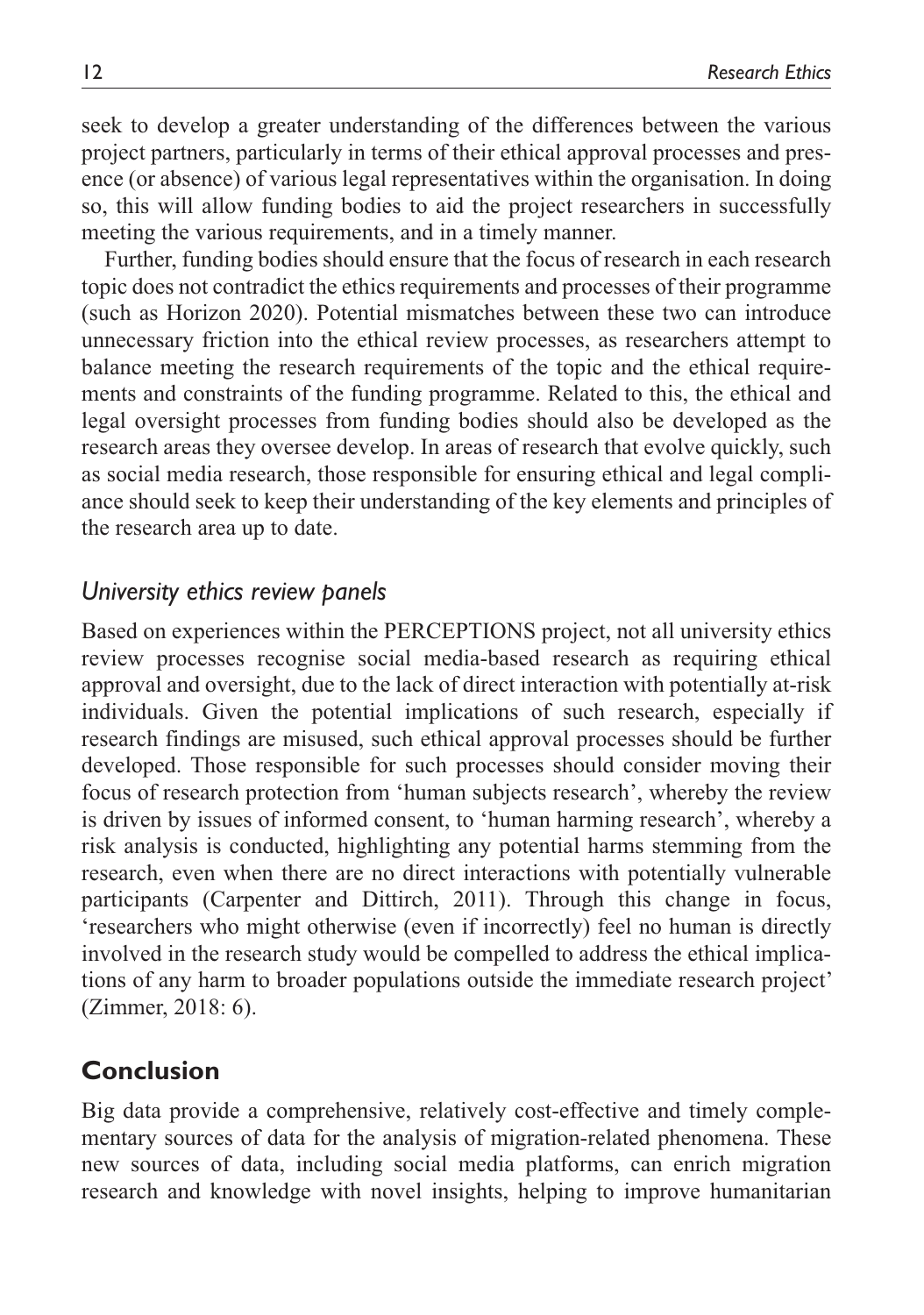responses to migration and migration management. However, 'technology is not inherently democratic, and its human rights impacts are particularly important to consider in humanitarian and forced migration contexts' (Molnar, 2019: 7). Asymmetries in power between researchers and study participants, as well as between governments and people on the move, are particularly strong and can have severe consequences in social media analytics contexts where the principle of informed consent cannot be met (Bloemraad and Menjívar, 2022).

In discussing the ethical challenges that were encountered during the PERCEPTIONS project, and the mitigation measures undertaken, we have highlighted several issues that other research projects may also encounter, as well as areas of concerns that different stakeholders within research projects may wish to consider. We hope such reflections can help research projects meet their goals, while undertaking social media analyses in such a way that ethical and legal obligations are met, participants have their privacy respected, and processes such as ethical approval and Data Protection Impact Assessments can be undertaken in a timely and efficient manner. Although the power asymmetries inherent to social media analytics in the context of migration research may not disappear, such processes can ensure that all mitigation issues are in place to avoid causing harm to populations who are, often, already vulnerable.

## **Funding**

All articles in Research Ethics are published as open access. There are no submission charges and no Article Processing Charges as these are fully funded by institutions through Knowledge Unlatched, resulting in no direct charge to authors. For more information about Knowledge Unlatched please see here: [http://www.knowledgeunlatched.org.](http://www.knowledgeunlatched.org)

This research is conducted as part of the PERCEPTIONS H2020 project which has received funding from the European Union's H2020 research & innovation programme under Grant Agreement No. 833870.

# **ORCID iD**

Jamie Mahoney D <https://orcid.org/0000-0003-4632-7212>

## **Notes**

- 1. <https://etendering.ted.europa.eu/cft/cft-display.html?cftId=5471>
- 2. [https://privacyinternational.org/advocacy/3289/privacywins-eu-border-guards-cancel](https://privacyinternational.org/advocacy/3289/privacywins-eu-border-guards-cancel-plans-spy-social-media-now)[plans-spy-social-media-now](https://privacyinternational.org/advocacy/3289/privacywins-eu-border-guards-cancel-plans-spy-social-media-now)
- 3. <https://project.perceptions.eu/>

## **References**

Association of Internet Researchers (2019) Internet research: Ethical guidelines 3.0 association of internet researchers. Available at: <https://aoir.org/reports/ethics3.pdf> (accessed 7 July 2021).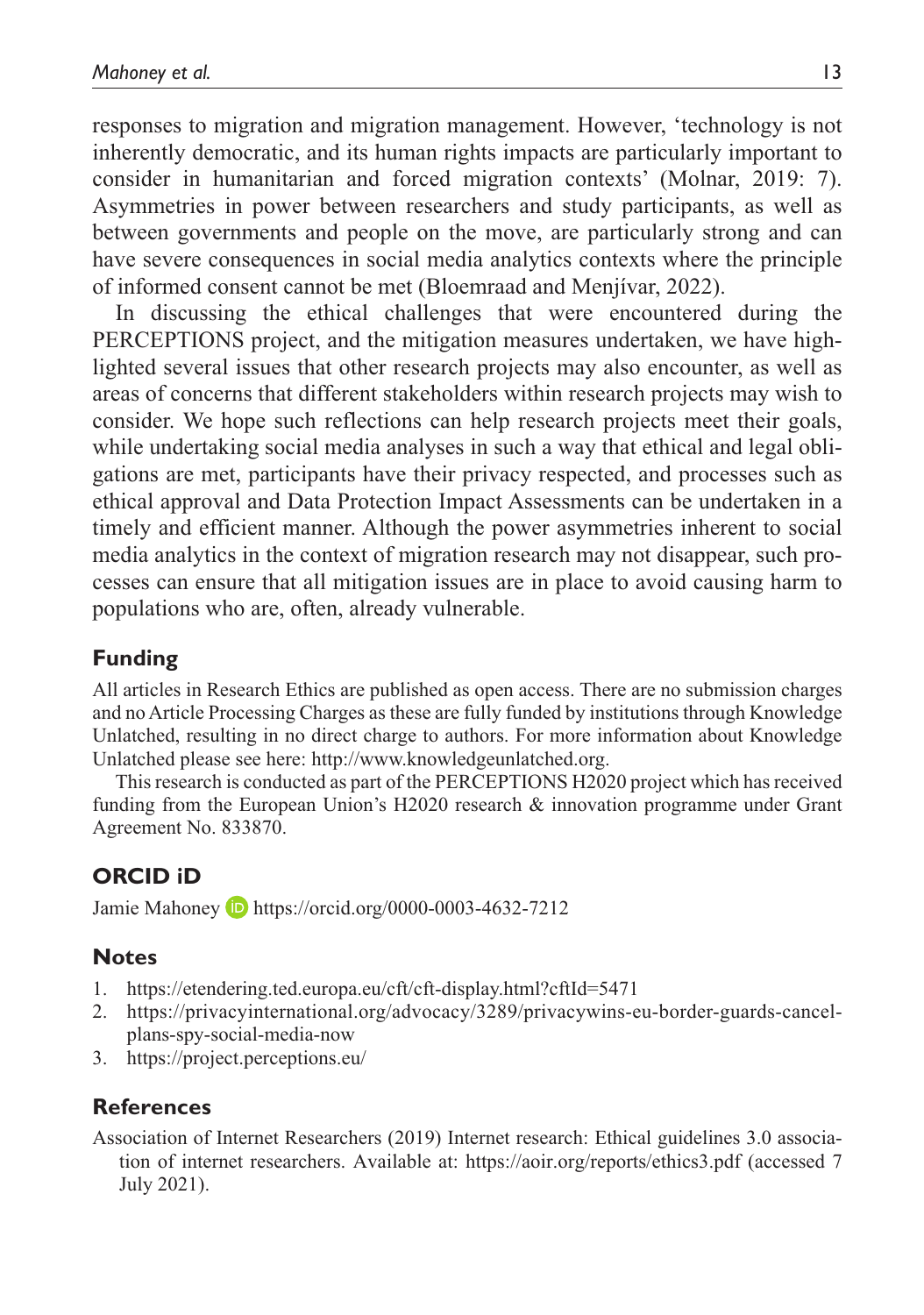- Blank G (2017) The digital divide among Twitter users and its implications for social research. *Social Science Computer Review* 35(6): 679–697.
- Bloemraad I and Menjívar C (2022) Precarious times, professional tensions: The ethics of migration research and the drive for scientific accountability. *International Migration Review* 56(1): 4–32.
- British Psychological Society (2021) Ethics guidelines for internet-mediated research. Available at: [https://www.bps.org.uk/news-and-policy/ethics-guidelines-internet-medi](https://www.bps.org.uk/news-and-policy/ethics-guidelines-internet-mediated-research)[ated-research](https://www.bps.org.uk/news-and-policy/ethics-guidelines-internet-mediated-research) (accessed 5 July 2021).
- Carpenter KJ and Dittirch D (2011) Bridging the distance: Removing the technology buffer and seeking consistent ethical analysis in computer security research. In: *1st international digital ethics symposium*, Chicago, IL, 28 October 2011.
- Dearden L (2015) The fake refugee images that are being used to distort public opinion on asylum seekers. *The Independent*, 16 September.
- Dimitriadi A (2021) Countering smuggling of migrants through social media monitoring: Looking for a needle in a digital haystack. In: Sanchez G and Sanchez G (eds) *Beyond Networks, Militias and Tribes: Rethinking EU Counter-Smuggling Policy and Response*. EuroMesCo Policy Study No. 19. Barcelona: IEMed, 34–51.
- Dubois A, Zagheni E, Garimella K, et al. (2018) *Social Informatics*. St. Petersburg: Springer, 51–60.
- ENAR (2018) Racist crime and institutional racism in Europe. ENAR Shadow Report 2014-2018. Available at: [https://www.enar-eu.org/IMG/pdf/shadowreport2018\\_final.pdf](https://www.enar-eu.org/IMG/pdf/shadowreport2018_final.pdf)  (accessed 6 July 2021).
- European Commission (2020) Guidance note—Research on refugees, asylum seekers & migrants. Available at: [https://ec.europa.eu/research/participants/data/ref/h2020/other/hi/](https://ec.europa.eu/research/participants/data/ref/h2020/other/hi/guide_research-refugees-migrants_en.pdf) guide research-refugees-migrants en.pdf (accessed 9 July 2021).
- Fiesler C and Proferes N (2018) "Participant" perceptions of Twitter research ethics. *Social Media* + *Society* 4(1): 2056305118763366.
- Martín Y, Cutter SL, Li Z, et al. (2020) Using geotagged tweets to track population movements to and from Puerto Rico after Hurricane Maria. *Population and Environment* 42(1): 4–27.
- Migration Data Portal (2020) Migration data portal: International migration flows. Available at:<https://www.migrationdataportal.org/themes/international-migration-flows> (accessed 6 July 2021).
- Molnar P (2019) New technologies in migration: Human rights impacts. *Forced Migration Review* 61: 7–9.
- Moore LW and Miller M (1999) Initiating research with doubly vulnerable populations. *Journal of Advanced Nursing* 30(5): 1034–1040.
- Sandberg M, Mollerup NG and Rossi L (2022) Contrapuntal connectedness: Analysing relations between social media data and ethnography in digital migration studies. In: Sandberg M, Rossi L and Galis V (eds) *Research Methodologies and Ethical Challenges in Digital Migration Studies*. Cham: Palgrave Macmillan, 53–85.
- Sandberg M and Rossi L (2022) Caring for (Big) Data: An introduction to research methodologies and ethical challenges in digital migration studies. In: Sandberg M, Rossi L and Galis V (eds) *Research Methodologies and Ethical Challenges in Digital Migration Studies*. Cham: Palgrave Macmillan, 1–21.
- Siapera E, Boudourides M, Lenis S, et al. (2018) Refugees and network publics on Twitter: Networked framing, affect, and capture. *Social Media* + *Society* 4(1): 2056305118764437.
- Sîrbu A, Andrienko G, Andrienko N, et al. (2021) Human migration: The big data perspective. *International Journal of Data Science and Analytics* 11(4): 341–360.